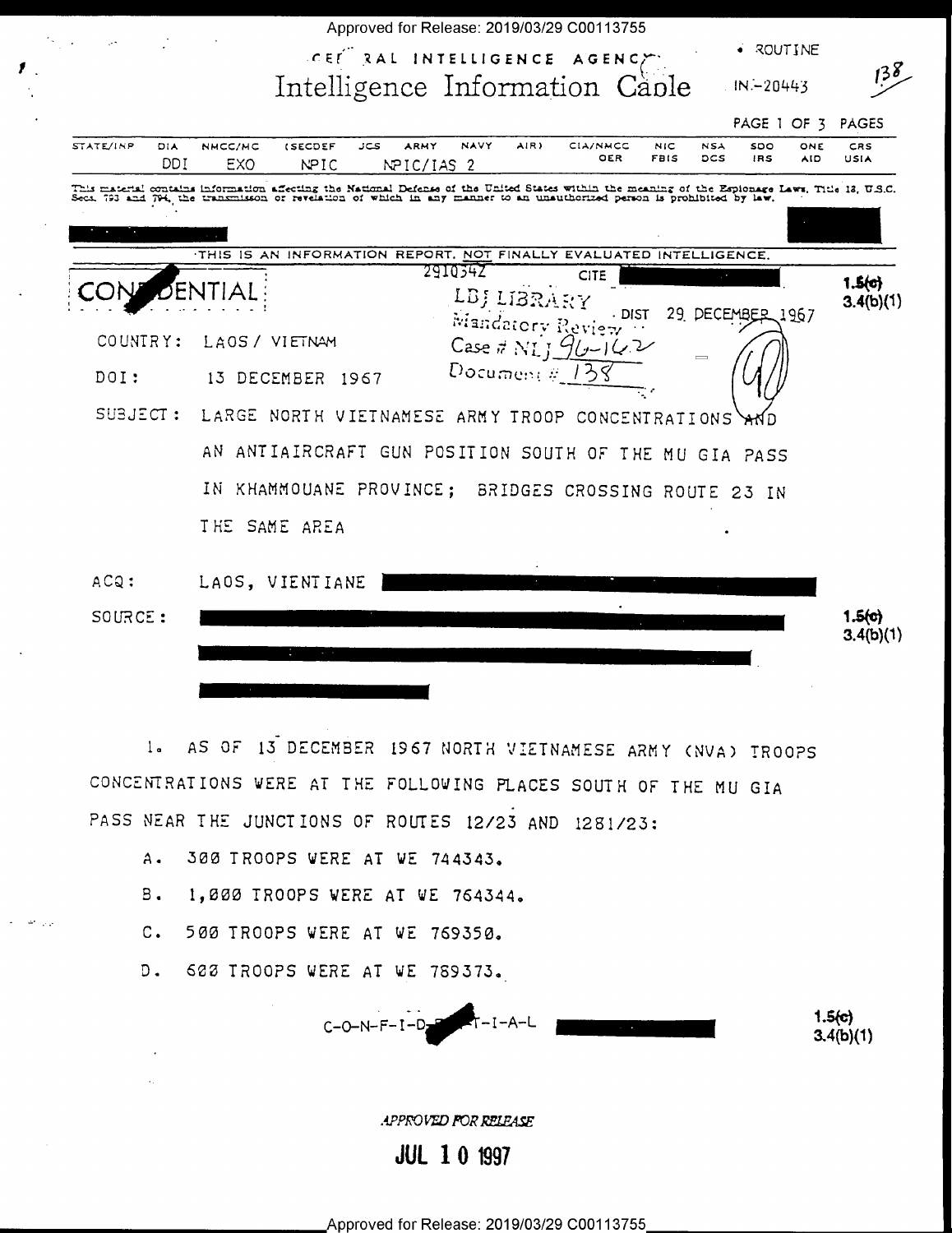| $\bullet$                                                                                                                                                                                                                                                       | $\cdots$              |                         |
|-----------------------------------------------------------------------------------------------------------------------------------------------------------------------------------------------------------------------------------------------------------------|-----------------------|-------------------------|
| $C-O-N-F-Y E-N-T-I-A-L$<br><u> Communication and State And State And State And State And State And State And State And State And State And State And State And State And State And State And State And State And State And State And State And State And St</u> | PAGE $2$ OF $3$ PAGES | $1.5(e)$<br>$3.4(b)(1)$ |
| (classification)<br>(dissem controls)                                                                                                                                                                                                                           |                       |                         |

Approved for Release: 2019/03/29 C00113755

E. 500 TROOPS WERE AT WE 786377.

COMMENT : THE INFANTRY ORDER OF BATTLE OF LAOS  $1.5(c)$  $3.4(b)(1)$ AS OF 1 NOVEMBER 1967 CARRIED THE COMMAND POST (CP) OF AN UNIDENTIFIED (U/I) NVA BATTALION WITH 400 MEN, POSSIBLY THE 1ST, AT WE 7639; THE CP OF AN U/I PATHET LAO (PL)/NVA BATTALION WITH 425 TROOPS AT WE 7930 AND THE CP OF AN U/I NVA ENGINEER BATTALION WITH 600 MEN AT WE 7625. THE SUPPLY ROUTE THROUGH THE MU GIA PASS AND OVER ROUTE 23 AND 911 IS OF KEY IMPORTANCE IN MOVING MEN AND MATERIEL TO ENEMY FORCES IN SOUTH LAOS AND SOUTH VIETNAM. THE TROOPS DESCRIBED MAY BE NVA UNITS PREPARING TO MOVE DOWN THE CORRIDOR TOWARD SOUTH VIETNAM. INTERPRETATION OF SEVERAL PHOTOGRAPHIC MISSIONS FLOWN BETWEEN 4 OCTOBER AND 1 DECEMBER INDICATED A BIVOUAC IN EACH OF THE AREAS CAPABLE OF SUPPORTING ENEMY UNITS OF THE SIZE MENTIONED ABOVE. PHOTOGRAPHY OF 22 NOVEMBER SHOWED THAT THE WE 744343 AREA HAD BEEN BOMBED. LIGHTLY USED FOOT TRAILS RAN FROM A MOTORABLE ROAD AT WE 744340 NORTH TOWARD A KARST HILL. NO CAVE ENTRANCES WERE VISIBLE IN THE KARST; HOWEVER, IT IS POSSIBLE CAVES WERE IN THE KARST. PHOTOGRAPHY OF 13 OCTOBER REVEALED AN INACTIVE BIVOUAC AT WE

 $1.5(c)$  $3.4(b)(1)$